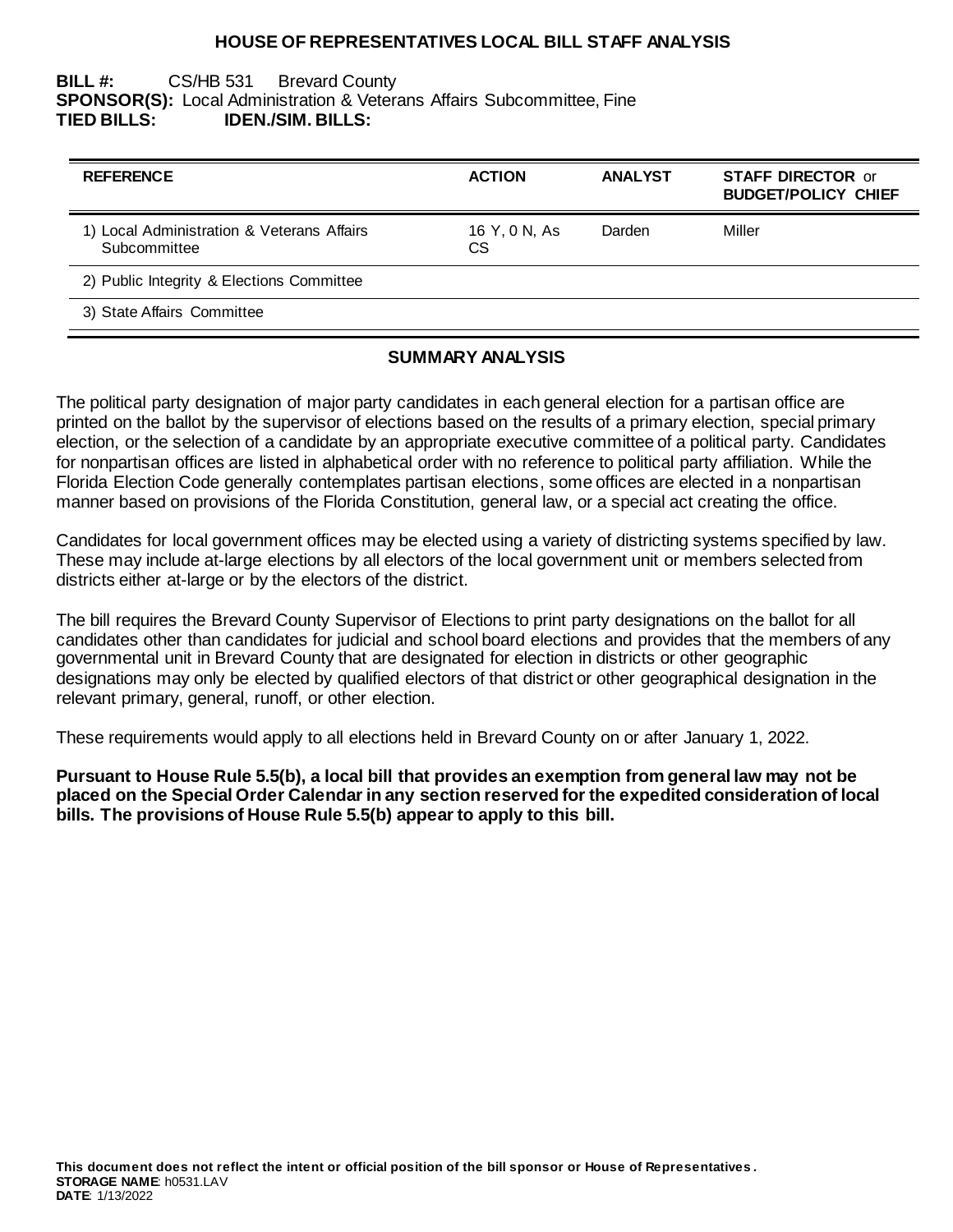### **FULL ANALYSIS**

# **I. SUBSTANTIVE ANALYSIS**

# A. EFFECT OF PROPOSED CHANGES:

# **Background**

#### Political Party Designations

The political party designation of major party candidates in each general election for a partisan office are printed on the ballot by the supervisor of elections based on the results of a primary election, special primary election, or the selection of a candidate by an appropriate executive committee of a political party.<sup>1</sup> The names of candidates for nonpartisan offices,<sup>2</sup> as well as minor party candidates and candidates with no party affiliation for partisan offices, are printed on the ballot in compliance with other provisions of the Florida Election Code.<sup>3</sup> Nonpartisan offices are placed on a separate section of the ballot from elections for partisan offices.<sup>4</sup> Candidates are listed in alphabetical order and no reference to political party affiliation may appear on the ballot.<sup>5</sup>

While the Florida Election Code "generally contemplates partisan elections." some offices are elected in nonpartisan manner.<sup>6</sup> The Florida Constitution requires nonpartisan elections for school board members.<sup>7</sup> Candidates for judicial office, including candidates for judicial retention, are prohibited from campaigning or qualifying for office based on party affiliation. <sup>8</sup> Municipal elections may be conducted on a nonpartisan basis if specified by the special act creating the municipality, the municipality's charter, or an ordinance adopted by the municipality.<sup>9</sup> Members of the governing body of special districts are elected in nonpartisan elections, unless partisan elections are required by the district's charter.<sup>10</sup>

### **Districting**

#### *Counties*

The Florida Constitution requires each county commission to divide the county into districts of contiguous territory with as equal population as practicable following each decennial census.<sup>11</sup> One commissioner residing in each district is elected as provided by law. Each county commission consists of five or seven members serving staggered terms of four years, unless otherwise provided by a county charter. The default county election system requires the county commission to draw five districts nearly equal in population as possible, with one commissioner elected from each district by the qualified electors of the entire county.<sup>12</sup> This system is used by 41 of the state's 67 counties.<sup>13</sup> Alternatively, county commissioners may be elected from single-member districts, a structure created by voter approval at a referendum.<sup>14</sup> A referendum to convert to single-member districts may be called

 $\overline{a}$ 

<sup>14</sup> S. 124.011, F.S.

**STORAGE NAME**: h0531.LAV **PAGE: 2**

<sup>1</sup>*See* s. 101.2512(1), F.S. (requirements for printing candidate names of general election ballots, excluding candidates in nonpartisan elections, minor party candidates, and candidates with no party affiliation).

 $2A$  "nonpartisan office" is an office for which a candidate is prohibited from campaigning or qualifying for election or retention in office based on party affiliation. S. 97.021(23), F.S.

<sup>3</sup> S. 101.2512(2), F.S.

<sup>4</sup> S. 105.041(1), F.S.

<sup>5</sup> S. 105.041(2)-(3), F.S.

<sup>6</sup> *See Orange Cnty. v. Singh*, 268 So. 3d 668, 671-672 (Fla. 2019).

 $<sup>7</sup>$  Art. IX, s. 4(a), Fla. Const.</sup>

<sup>8</sup> S. 105.011(2), F.S.

<sup>9</sup> *See* s. 100.3605(1), F.S. (providing that the Florida Election Code governs municipal elections in the absence of a special act, c harter provision, or ordinance governing the issue and prohibiting municipalities from adopting charter provisions or ordinances that conflict with provisions of the Florida Election Code that expressly apply to municipalities), *see also Orange Cnty. v. Singh*, 268 So. 3d at 673 (contrasting nonpartisan municipal elections with county elections).

 $10$  S. 189.04(2)(c), F.S.

<sup>11</sup> Art. IX, s. 1, Fla. Const.

<sup>12</sup> S. 124.01, F.S.

<sup>13</sup> Fla. Ass'n of Counties, *County Redistricting*, https://www.fl-counties.com/county-districting (last visited Jan. 7, 2022).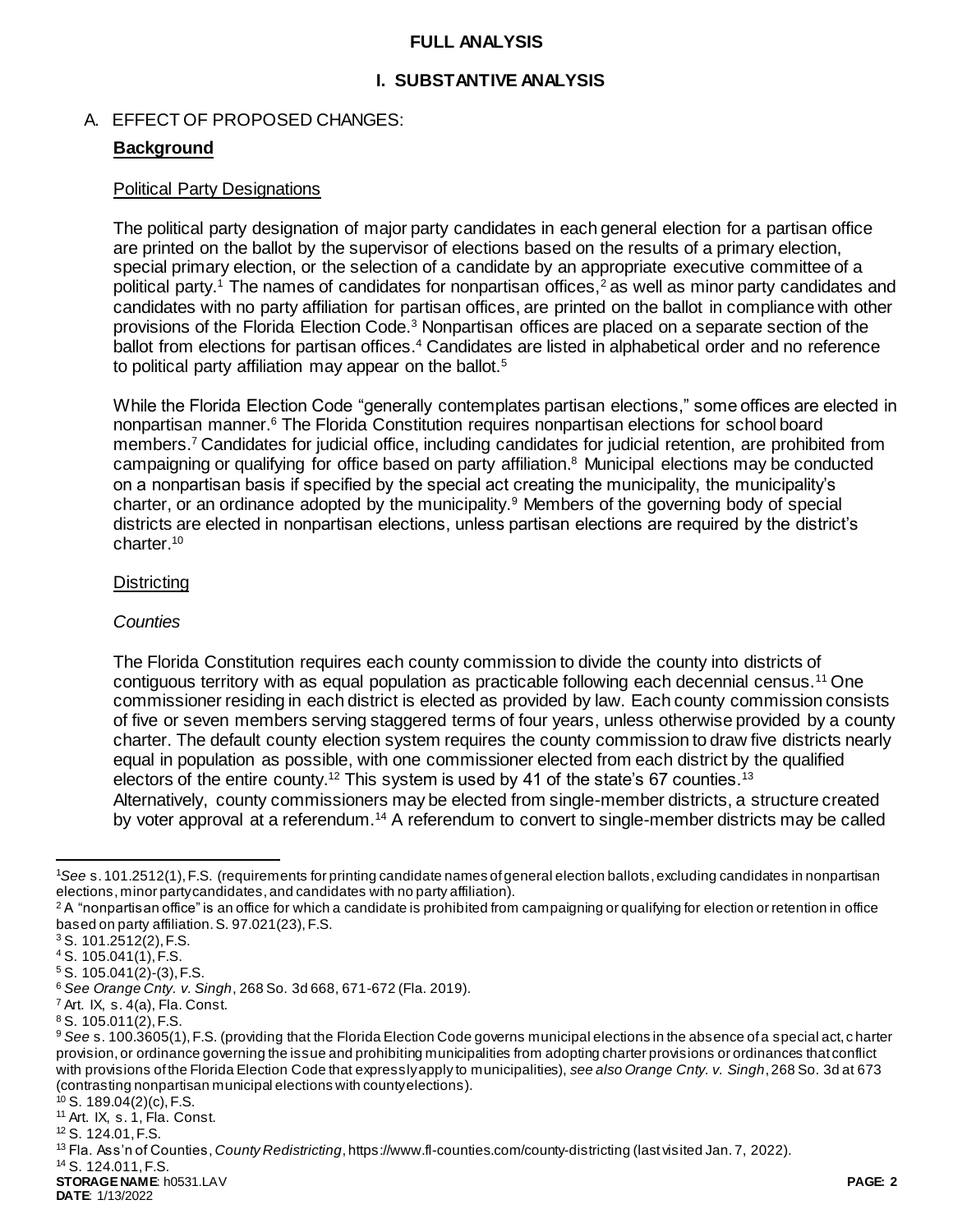by the county commission or electors of the county may petition to have the proposition placed on the ballot by gathering the signatures of at least ten percent of the qualified electors of the county.<sup>15</sup> The referendum may convert the county commission to a five-member body, with all members elected in districts, or a seven-member body with five members elected in districts and two members elected atlarge by the qualified electors of the entire county.<sup>16</sup>

The Brevard County Board of County Commissioners is a five-member board elected from singlemember districts.<sup>17</sup>

#### *Municipalities*

Neither the Florida Constitution nor general law provide criteria for dividing municipalities into districts,<sup>18</sup> leaving the topic to municipal charters and relevant case law.<sup>19</sup>

The charter of the City of Cape Canaveral, for example, provides for a city council composed of a mayor and four council members elected by the voters of the municipality at-large.<sup>20</sup> Council members serve staggered terms, with two seats placed on the ballot each election.<sup>21</sup> All candidates for the position appear on a single ballot, with the two candidates receiving the highest number of votes elected to office.

The charter of the City of Melbourne provides for a city council composed of a mayor and six other members elected by the voters of the municipality at-large.<sup>22</sup> All members except the mayor represent districts and the member representing each district must reside in the district.

The charter of the Town of Malabar provides for a five-member town council selected from singlemember districts by the electors of those districts and a mayor elected at-large by all municipal electors.<sup>23</sup>

#### *School Districts*

The Florida Constitution requires each school board to contain at least five members elected in nonpartisan elections as provided by law.<sup>24</sup> General law provides that each school district may be governed by a five-member board, elected by the residents of each "school board member residence area," or a seven-member board, with five members elected from "school board member residence areas" and two members elected at-large.<sup>25</sup> The school board members are responsible for drawing the "school board member residence areas" to be as equitable in population as possible.<sup>26</sup> Changes to residence areas can only be made in odd-numbered years and may not be drawn as to disqualify an existing school board member from completing their present term.<sup>27</sup> School board members are elected by all residents of the school district.<sup>28</sup>

The Brevard County School District is governed by a five-member board.<sup>29</sup>

 $\overline{a}$ 

<sup>25</sup> S. 1001.36, F.S.

**DATE**: 1/13/2022

<sup>15</sup> S. 124.011(3), F.S.

<sup>16</sup> S. 124.011, F.S.

<sup>17</sup> *See* Fla. Ass'n of Counties, County Redistricting, https://www.fl-counties.com/county-districting (last visited Jan. 7, 2022) and Brevard Cnty., *Brevard County Board of County Commissioners*, http://www.brevardfl.gov/CountyCommission (last visited Jan. 7, 2022). <sup>18</sup> See art. VIII, s.2, Fla. Const. (requiring municipal governing bodies to be elected without further specification) and s. 100.361, F.S.

<sup>(</sup>recall provisions for municipal officers containing provisions for members elected from districts and at-large).

<sup>19</sup> *Avery v. Midland Cnty.*, 390 U.S. 474 (1968) (applying "one man, one vote" principle of *Reynolds v. Sims* to local governments). <sup>20</sup> Cape Canaveral, Fla., Charter, art. II, s. 2.02(a).

<sup>21</sup> Cape Canaveral, Fla., Charter, art. VI, s. 6.03.

 $22$  Melbourne, Fla., Charter, s. II, s. 2.01(1)(a).

<sup>23</sup> Malabar, Fla., Charter, art. II, s. 2.02.

<sup>24</sup> Art. IX, s. 4(a), Fla. Const.

<sup>26</sup> S. 1001.36(1), F.S.

<sup>27</sup> S. 1001.36(2), F.S.

<sup>28</sup> S. 1001.361, F.S.

**STORAGE NAME**: h0531.LAV **PAGE: 3** <sup>29</sup> Brevard Public Schools, *School Board*, https://www.brevardschools.org/Page/2302 (last visited Jan. 7, 2022).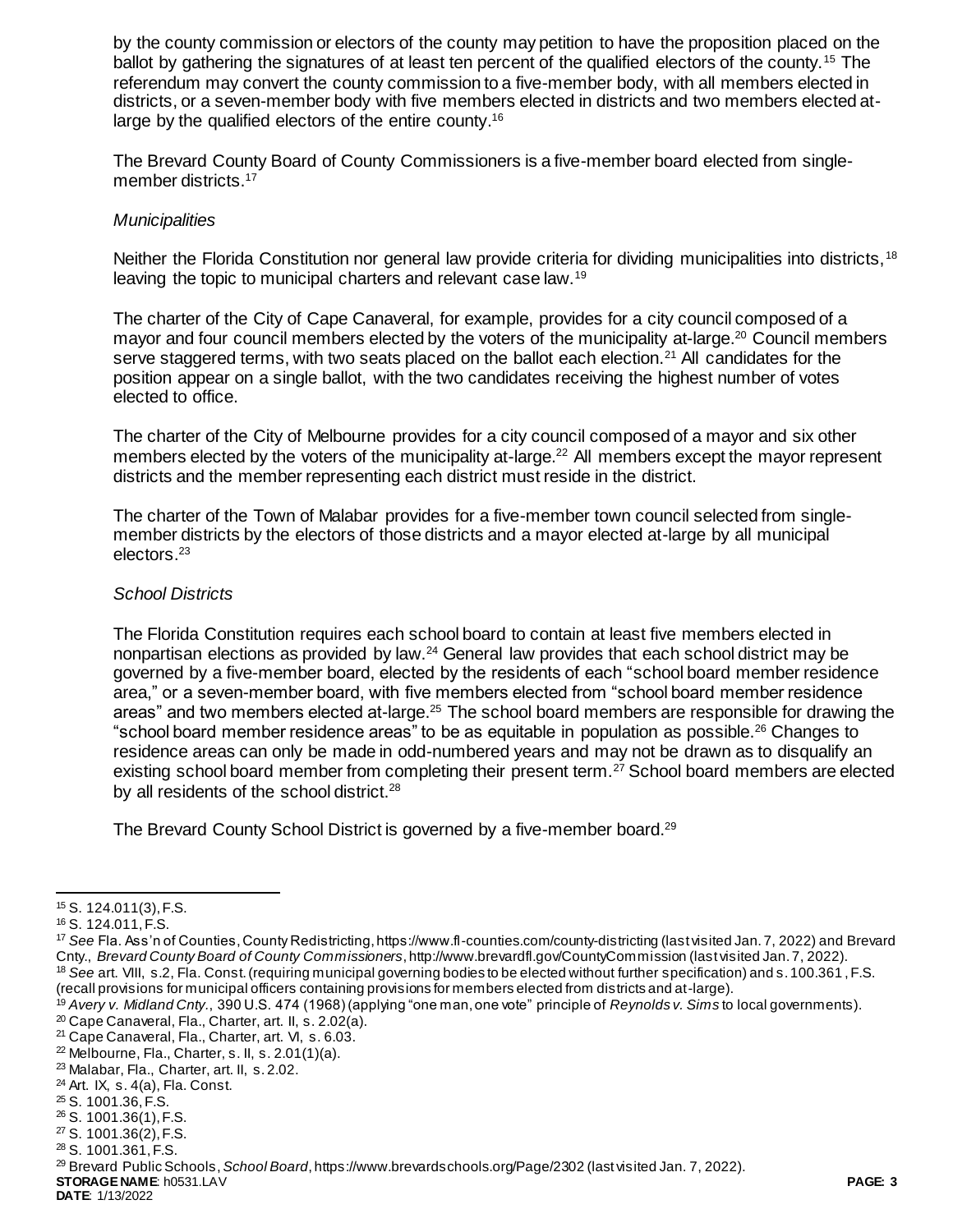# *Special Districts*

The composition of the governing body of each special district, including whether its members are elected and whether those elections are at-large or occur in single-member districts, is specified by the special act, ordinance, or administrative rule creating the district.<sup>30</sup>

# **Effect of Proposed Changes**

The bill requires the Brevard County Supervisor of Elections to print party designations on the ballot for all candidates other than candidates for judicial and school board elections.

The bill requires that the members of any governmental unit in Brevard County that are designated for election in districts, wards, precincts, or other geographical designations, may only be elected by qualified electors of that district, ward, precinct, or other geographical designation in the relevant primary, general, runoff, or other election. This provision includes members of the board of the Brevard County School District, notwithstanding s. 1001.361, F.S.

These requirements would apply to all elections held in Brevard County on or after January 1, 2022.

# B. SECTION DIRECTORY:

- Section 1: Requires the Brevard County Supervisor of Elections to print party designations for all candidates other than candidates in judicial and school board elections and requires elections to governmental units in Brevard County that are marked by a geographical designation to only be open to qualified electors of that geographical designation. The provisions would apply to all Brevard County elections held on or after January 1, 2022.
- Section 2: Provides an effective date of July 1, 2022.

# **II. NOTICE/REFERENDUM AND OTHER REQUIREMENTS**

- A. NOTICE PUBLISHED? Yes [x] No []
	- IF YES, WHEN? October 7, 2021.
	- WHERE? *Florida Daily*, a daily newspaper of general circulation published in Brevard County, Florida.
- B. REFERENDUM(S) REQUIRED? Yes [] No [x]

IF YES, WHEN?

- C. LOCAL BILL CERTIFICATION FILED? Yes [x] No []
- D. ECONOMIC IMPACT STATEMENT FILED? Yes [x] No []

# **III. COMMENTS**

A. CONSTITUTIONAL ISSUES:

None.

 $\overline{a}$ 

B. RULE-MAKING AUTHORITY: